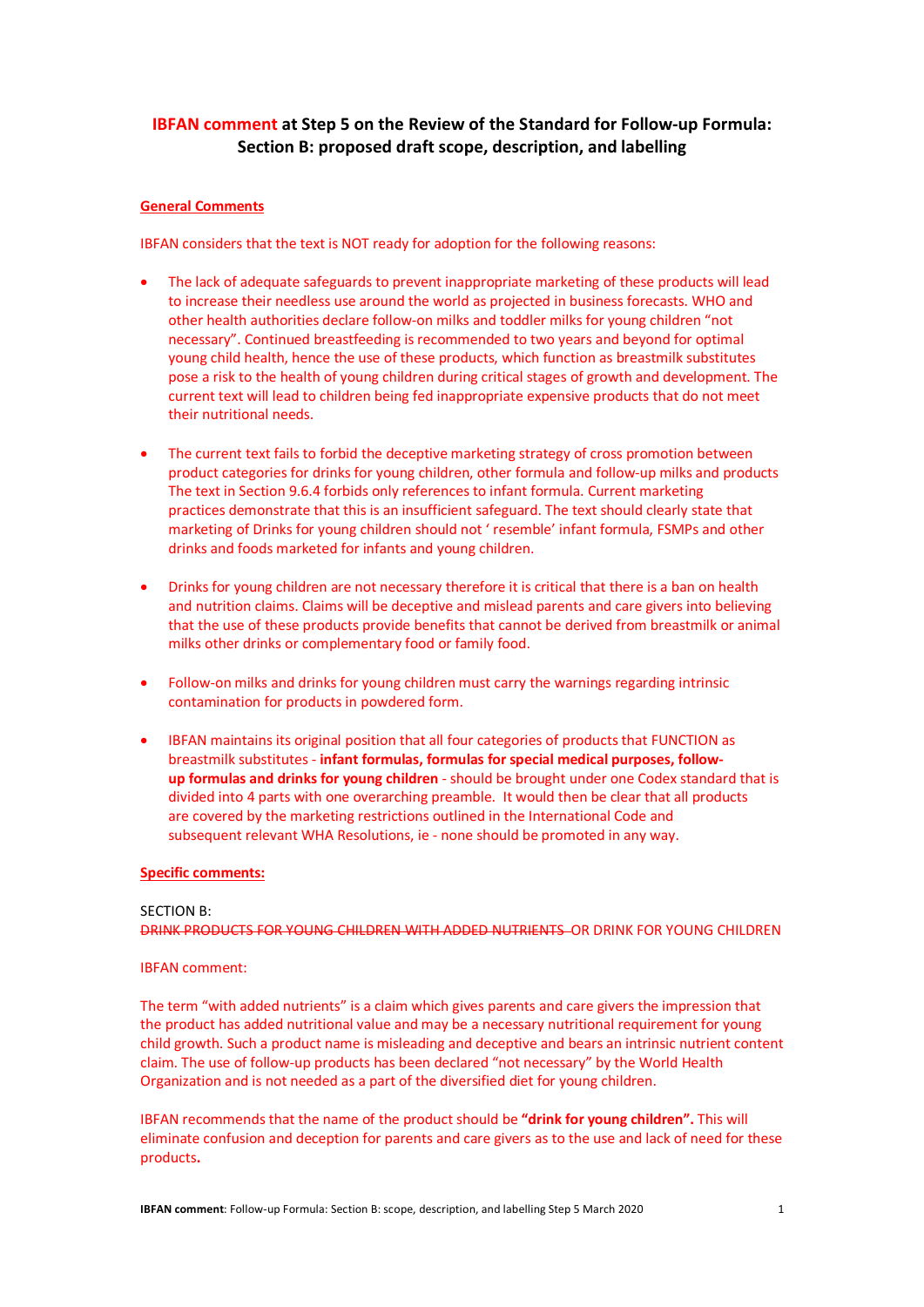1. SCOPE

- 1.1 This section of the Standard applies to DRINK FOR YOUNG CHILDREN as defined in Section 2.1, in liquid or powdered form.
- 1.2 This section of the Standard contains compositional, quality, safety, use, labelling and analytical and sampling requirements for DRINK FOR YOUNG CHILDREN.
- 1.3 Only products that comply with the criteria laid down in the provisions of this section of this Standard shall be presented as DRINK FOR YOUNG CHILDREN.

# SECTION 1.4 should be added:

1.4 The application of this section of the Standard shall conform to the recommendations made in the International Code of Marketing of Breast-milk Substitutes (1981), relevant WHO guidelines and policies as well as relevant World Health Assembly (WHA) resolutions, including the WHA resolution 69.9 (2016) and its accompanying WHO Guidance on Ending the Inappropriate Marketing of Foods for Infants and Young Children, the Global Strategy for Infant and Young Child Feeding and World Health Assembly resolution WHA54.2 (2001).

# 2 DESCRIPTION

# 2.1 Product Definition

2.1.1. The proposed text should be replaced with Para 59 of the Report (that received 'considerable' support):

*"Drink for Young Children means a product manufactured for use as a liquid part of the diversified diet of young children that functions as a substitute for either breastmilk or other milks and is not nutritionally adequate to meet the requirements of young children".*

The following footnote should be added:

*In many countries these products are regulated as breastmilk substitutes.*

*2.1.2* DRINK FOR YOUNG CHILDREN is so processed by physical means only and so packaged as to prevent spoilage and contamination under all normal recommended conditions of handling, use, storage and distribution in the country where the product is sold.

# 2.2 Other Definitions

2.2.1 The term young child means a person from the age of 12 months up to the age of three years (36 months.

# 9. LABELLING

The requirements of the General Standard for the Labelling of Pre-packaged Foods (CXS 1-1985), the Guidelines on Nutrition Labelling (CXG 2-1985) and the Guidelines for Use of Nutrition and Health Claims (CXG 23-1997) apply to DRINK FOR YOUNG CHILDREN in Section 2.1. These requirements include a prohibition on the use of nutrition and health claims for foods for infants and young children except where specifically provided for in relevant Codex Standards or national legislation.

- 9.1 The Name of the Product
- 9.1.1 The text of the label and all other information accompanying the product shall be written in the appropriate language(s).
- 9.1.2 The name of the product shall be DRINK FOR YOUNG CHILDREN as defined in Section 2.1, or any appropriate designation indicating the true nature of the product, in accordance with national *[or regional]* usage.
- 9.1.3 The sources of protein in the product shall be clearly shown on the label
	- a) If [name of animal] milk is the only source of protein<sup>[\*]</sup>, the product may be labelled 'DRINK FOR YOUNG CHILDREN based on [name of animal] milk [protein]'.
	- b) If [name of plant] is the only source of protein[\*], the product may be labelled DRINK FOR YOUNG CHILDREN based on [name of plant] [protein]'.

**IBFAN comment**: Follow-up Formula: Section B: scope, description, and labelling Step 5 March 2020 2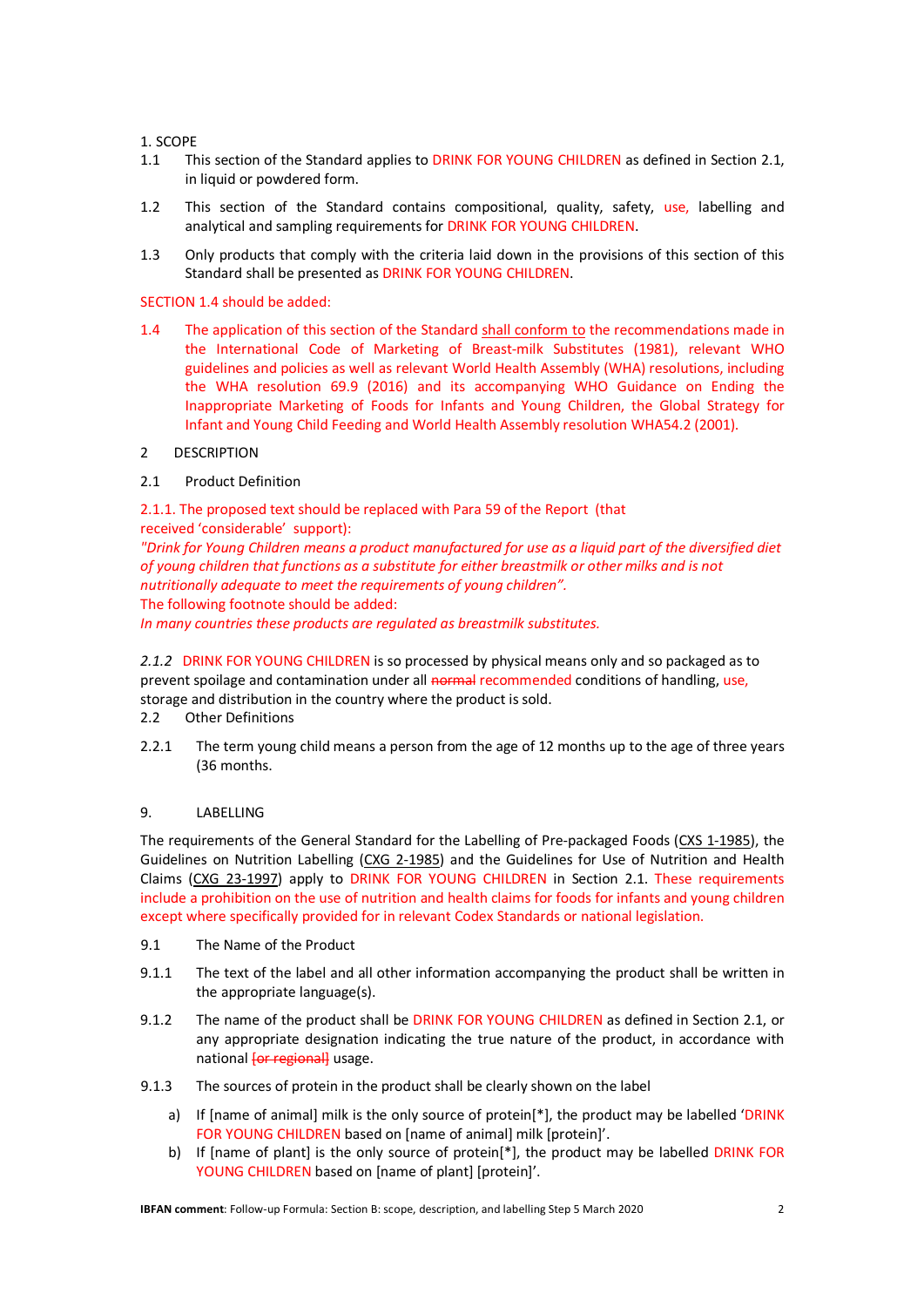c) If [name of animal] milk and [name of plant] are the sources of protein[ $*$ ], the product may be labelled DRINK FOR YOUNG CHILDREN Based on [name of animal] milk protein and [name of plant] protein' or DRINK FOR YOUNG CHILDREN based on [name of plant] protein and [name of animal] milk protein'.

\* For clarity, addition of individual amino acids where needed to improve protein quality does not preclude use of the above labelling options.

**9.1.4** A product which contains neither milk nor any milk derivative shall be labelled "contains no milk or milk products" or an equivalent phrase.

# **9.2 List of Ingredients**

- **9.2.1** A complete list of all ingredients shall be declared on the label in descending order of proportion except that in the case of added vitamins and minerals, these ingredients may be arranged as separate groups for vitamins and minerals. Within these groups the vitamins and minerals need not be listed in descending order of proportion.
- **9.2.2** The specific name shall be declared for ingredients of animal or plant origin and for food additives. **In addition, appropriate functional classes for food additives should be included on the label. The f**ood additives **INS number** may also **be** optionally declare**d.**

# **9.3 Declaration of Nutritive Value**

The declaration of nutrition information DRINK FOR YOUNG CHILDREN shall contain the following information, which should be in the following order:

- a) the amount of energy, expressed in kilocalories (kcal) and/or kilojoules (kJ), and the number of grams of protein, carbohydrate and fat per 100 g or per 100 ml of the food as sold as well as per 100 ml of the food ready for use, when prepared according to the instructions on the label.
- b) the total quantity of each vitamin, and mineral as listed in paragraph 3.1.3 of Section A and any other ingredient as listed in paragraph 3.2 of Section A per 100 g or per 100 ml of the food as sold as well as per 100 millilitres of the food ready for use, when prepared according to the instructions on the label.
- c) In addition, the declaration of nutrients in a) and b) per 100 kilocalories (or per 100 kilojoules) is permitted.

# **9.4 Date Marking and Storage Instructions**

**9.4.1** The date marking and storage instructions shall be in accordance with section 4.7.1 of the General Standard for the Labelling of Prepackaged Foods.

If not otherwise determined in an individual Codex standard, the following date marking shall apply, unless clause 4.7.1 (vii) applies:

(i) When a food must be consumed before a certain date to ensure its safety and quality the "Use–by Date" or "Expiration Date" shall be declared.

(ii) Where a "Use-by Date" or "Expiration Date" is not required, the "Best-Before Date" or "Best Quality Before Date" shall be declared.

IBFAN considers that the use of "Best Before Date" or "Best Quality Before Date" is not appropriate for **DRINK FOR YOUNG CHILDREN products**. The CXS 1-1985 states that when a food must be consumed before a certain date to ensure its **safety and quality** "Use–by Date" or "Expiration Date" should be used. IBFAN considers that these products should not be consumed after the expiration date, since there is no guarantee of the compliance with the required nutritional content of the standard, nor its microbiological and other quality and safety requirements. Since **DRINK FOR YOUNG CHILDREN are intended for children from 12 to 36 months** these precautions must be in place for this vulnerable population.

**9.4.2** Where practicable, storage instructions shall be in close proximity to the date marking.

# **9.5 Information for use**

**IBFAN comment**: Follow-up Formula: Section B: scope, description, and labelling Step 5 March 2020 3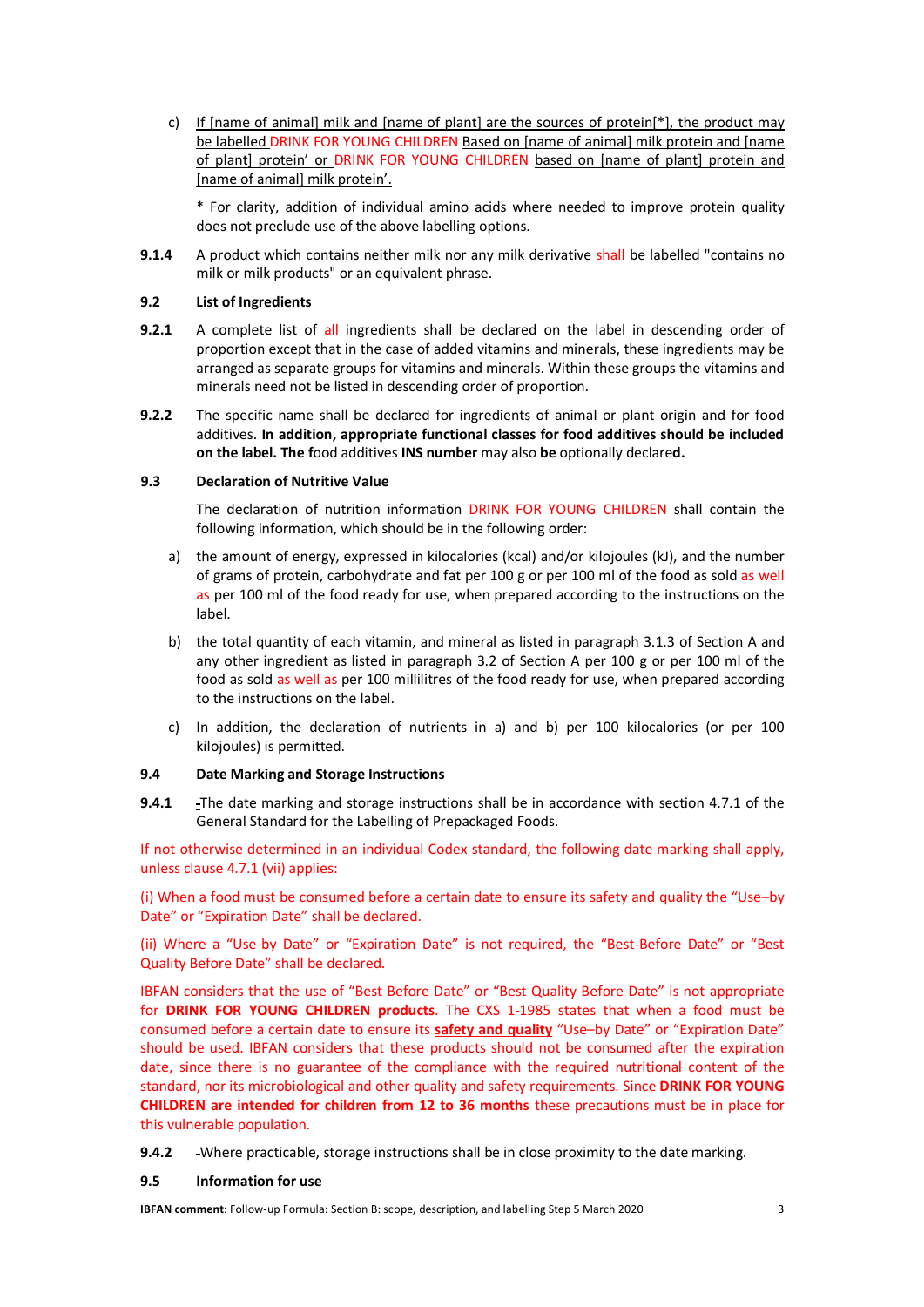#### **Add warnings about intrinsic contamination of powdered products.**

.

9.5.1 Ready to use-products in liquid form should be used directly. Concentrated liquid products must be prepared with potable water that is safe or has been rendered safe by previous boiling before feeding, according to directions for use.

ADD the following: Products in powdered form must contain a statement that the product is not sterile and preparation instructions must include that the product be reconstituted with safe water at 70 degrees centigrade according to the (WHO/FAO (2007) guidelines, "Safe preparation, storage and handling of powdered infant formula and WHA resolutions WHA 58.32 (2005) and 61.20 (2008) as well as the Codex Alimentarius 'Code of hygienic practice for powdered formulae for infants and young children (2008), which provides relevant recommendations for the labeling of powdered infant formula and follow-up formula.

#### Adequate directions for the appropriate preparation and handling should be in accordance with Good Hygienic Practice.

- **9.5.2** Adequate directions for the appropriate preparations and use of the product, including its storage and disposal after preparation, i.e. that product remaining after feeding should be discarded, shall appear on the label.
- **9.5.3** The label shall carry clear graphic instructions illustrating the method of preparation of the product.
- **9.5.4** The directions should be accompanied by a warning and about the health hazards of inappropriate preparation, storage and use.
- **9.5.5** Adequate directions regarding the storage of the product after the container has been opened, shall appear on the label.
- 9.5.6 The label of DRINK FOR YOUNG CHILDREN shall include a statement that the product shall not be introduced to infants 12 months of age or less and is not to be used as the sole source of nutrition.
- 9.6 Additional Labelling Requirements The following text must be added to 9.6.3:
- 9.6. 1 The label of DRINK FOR YOUNG CHILDREN shall have no image, text or representation, including pictures of feeding bottles, that could undermine or discourage breastfeeding or which idealizes the use of DRINK FOR YOUNG CHILDREN. The term humanized, maternalized or other similar term must not be used on the label.
- 9.6.2 Labels should not discourage breastfeeding, Each container label shall have a clear, conspicuous and easily readable message which includes the following points:

#### a) the words "important notice" or their equivalent;

b) the statement "Breastfeeding is recommended to two years or beyond";

c) a statement that the product is not necessary as a nutritional requirement for young children and should only be used on advice of an independent health worker as to the need for its use and the proper method of use.

(d) the statement; 'The use of this product must not replace breast-milk and lead to cessation of continued breastfeeding'.

#### 9.6.1.3 recommend or promote bottle feeding;

- 9.6.1.4 undermine or discourage breastfeeding, that makes a comparison to breast-milk, or suggests that the product is similar, equivalent to or superior to breast-milk;
- 9.6.1.5 convey an endorsement or anything that may be construed as an endorsement by a professional or any other body, unless this has been specifically approved by relevant national or regional regulatory authorities.